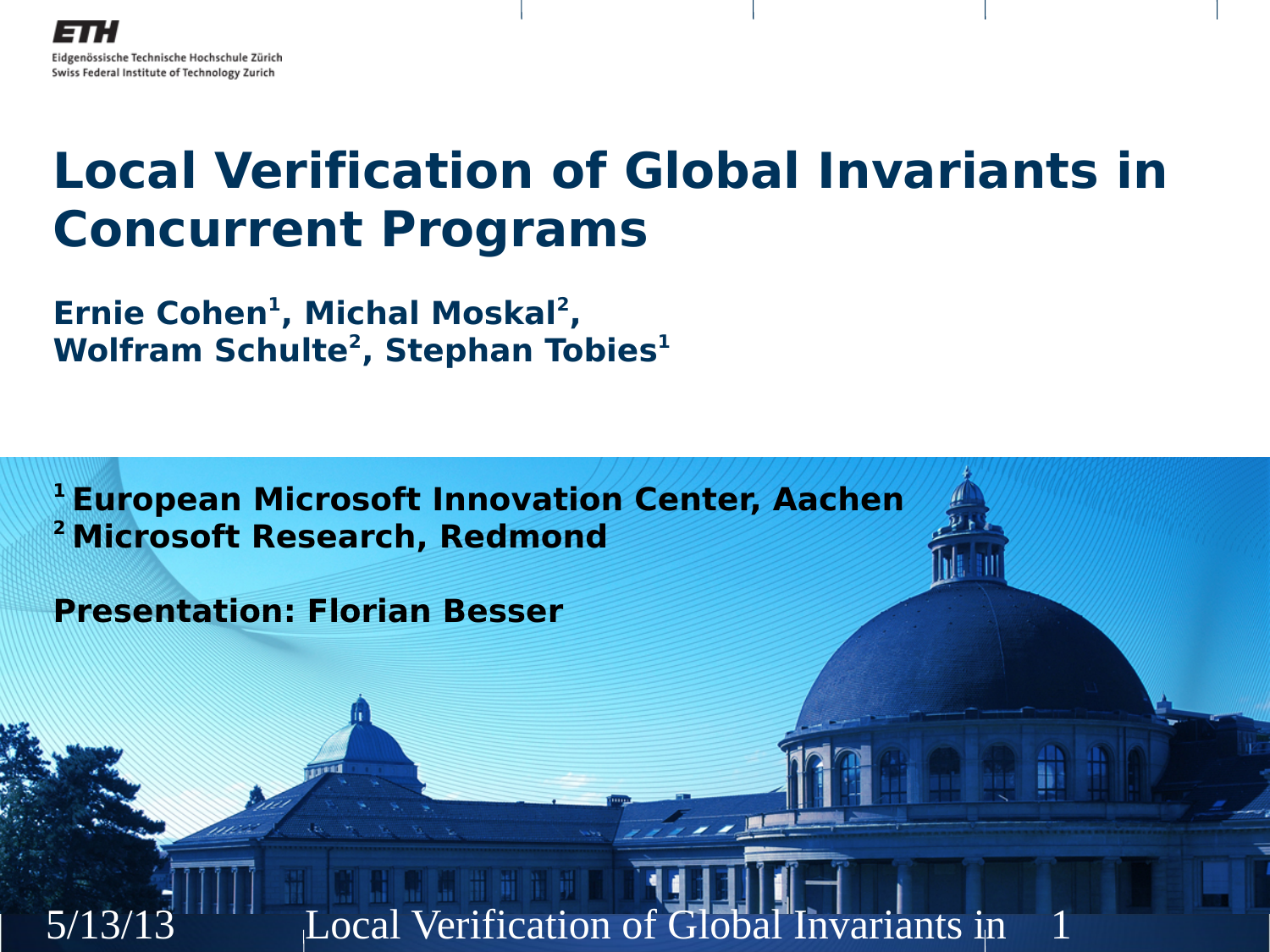#### **Overview**

- Motivation
- Requirements
- Promises
- Definitions, Lemmas and Theorems
- Recursive Invariants / Ghost State
- Verify Procedure / Claims
- Conclusion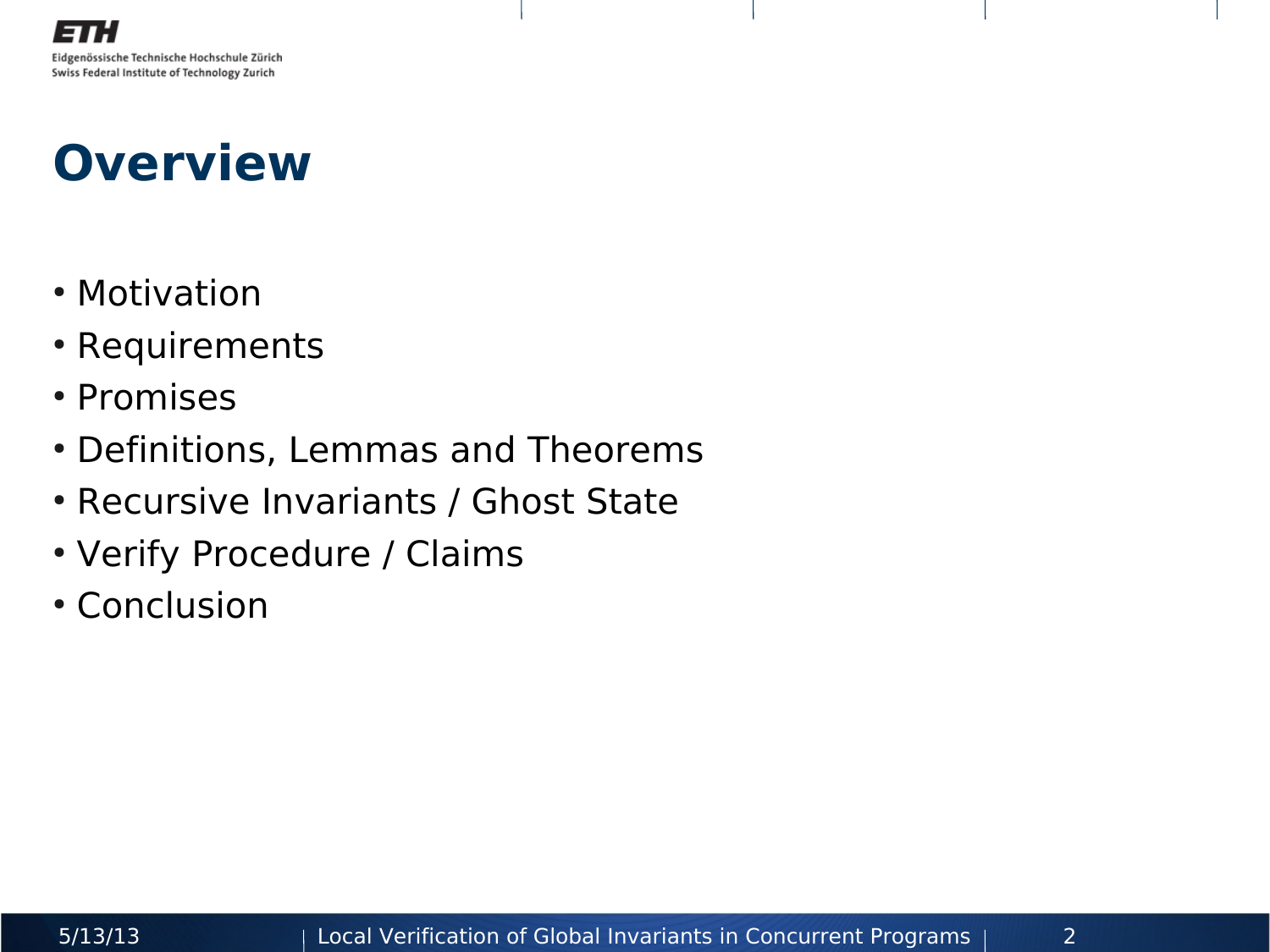## **Motivation**

- Invariant checking can be problematic in concurrent programs.
- Two extreme cases:
	- High concurrency / efficiency needed.
	- Invariants spanning multiple objects.
- Locking all involved objects an inefficient way, especially at run-time.
- When proving (partial) correctness, proving an invariant that only spans the current class is simpler.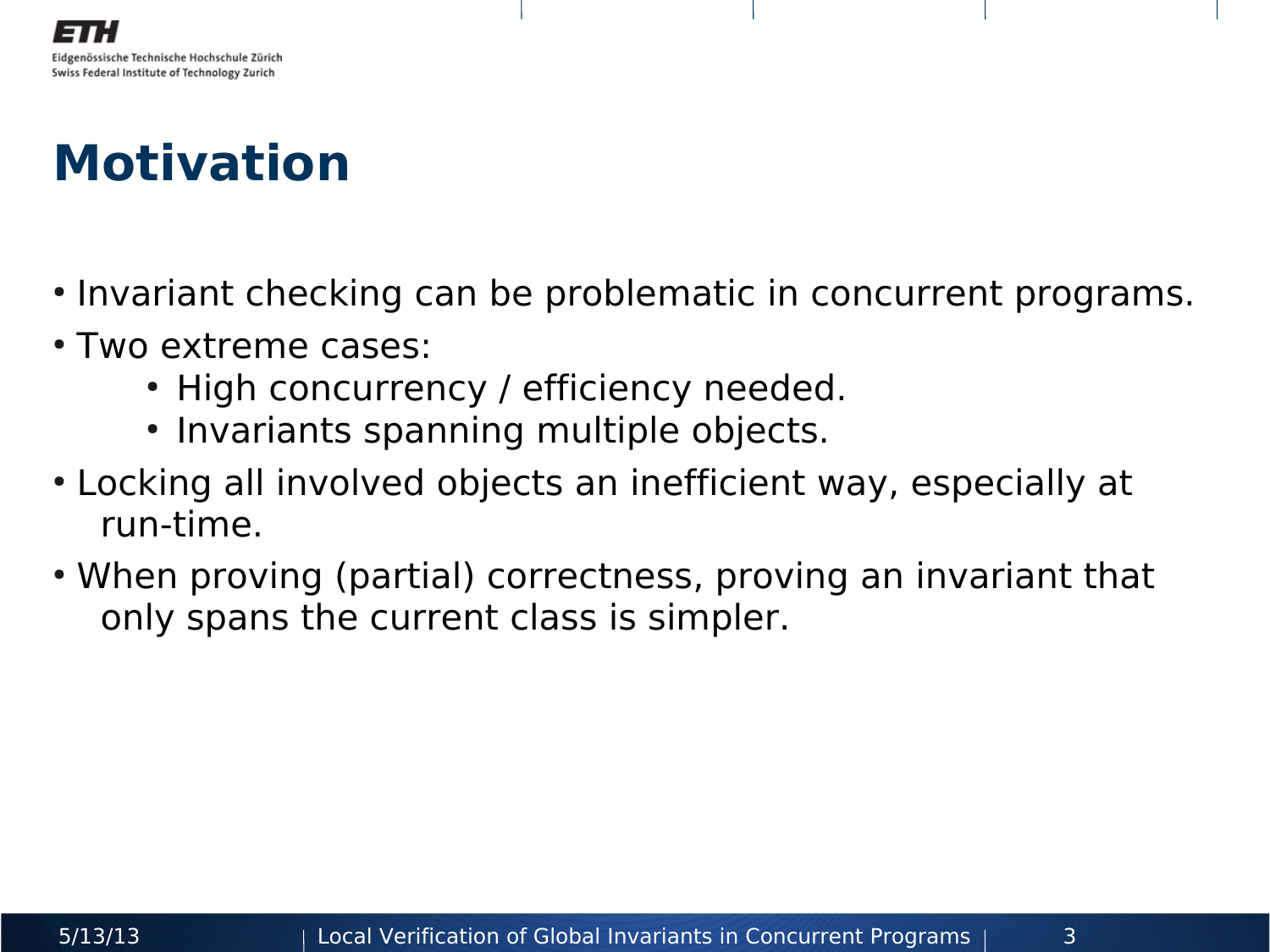#### Eidgenössische Technische Hochschule Zürich Swiss Federal Institute of Technology Zurich

### **Motivation – existing "Solutions"**

#### • Spec $#$

- Every object is either valid or mutable.
- Uses **expose** block to make object mutable.
- Checks invariants after the **expose** block.
- To accommodate invariants spanning multiple objects, an **expose**(this) must also recursively expose all owners of this. Later, all invariants of the exposed objects have to be re-checked.
- Separation logic / Rely-Guarantee
	- High complexity, not as far developed as conventional ways.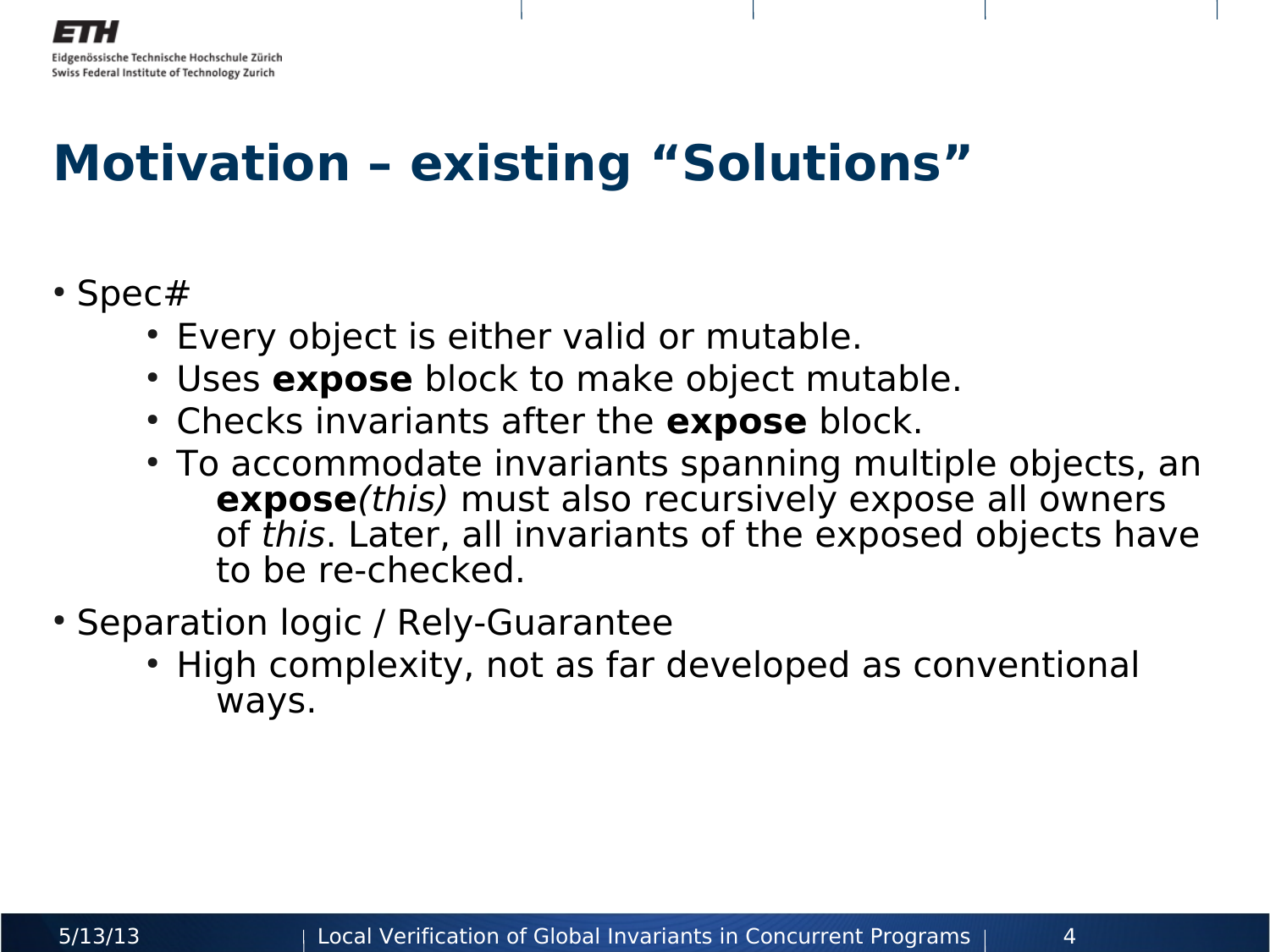#### **Motivation – the LCI Solution**

- A system so that locally checking invariants is enough to satisfy global invariants.
- Then **prove** the invariants.
- Uses **actions** which can update any number of objects.
- After each **action**, invariants must hold.
- Think of actions as feature applications in Eiffel.
- (Eiffel checks invariants at run-time, while LCI does so without running the code.)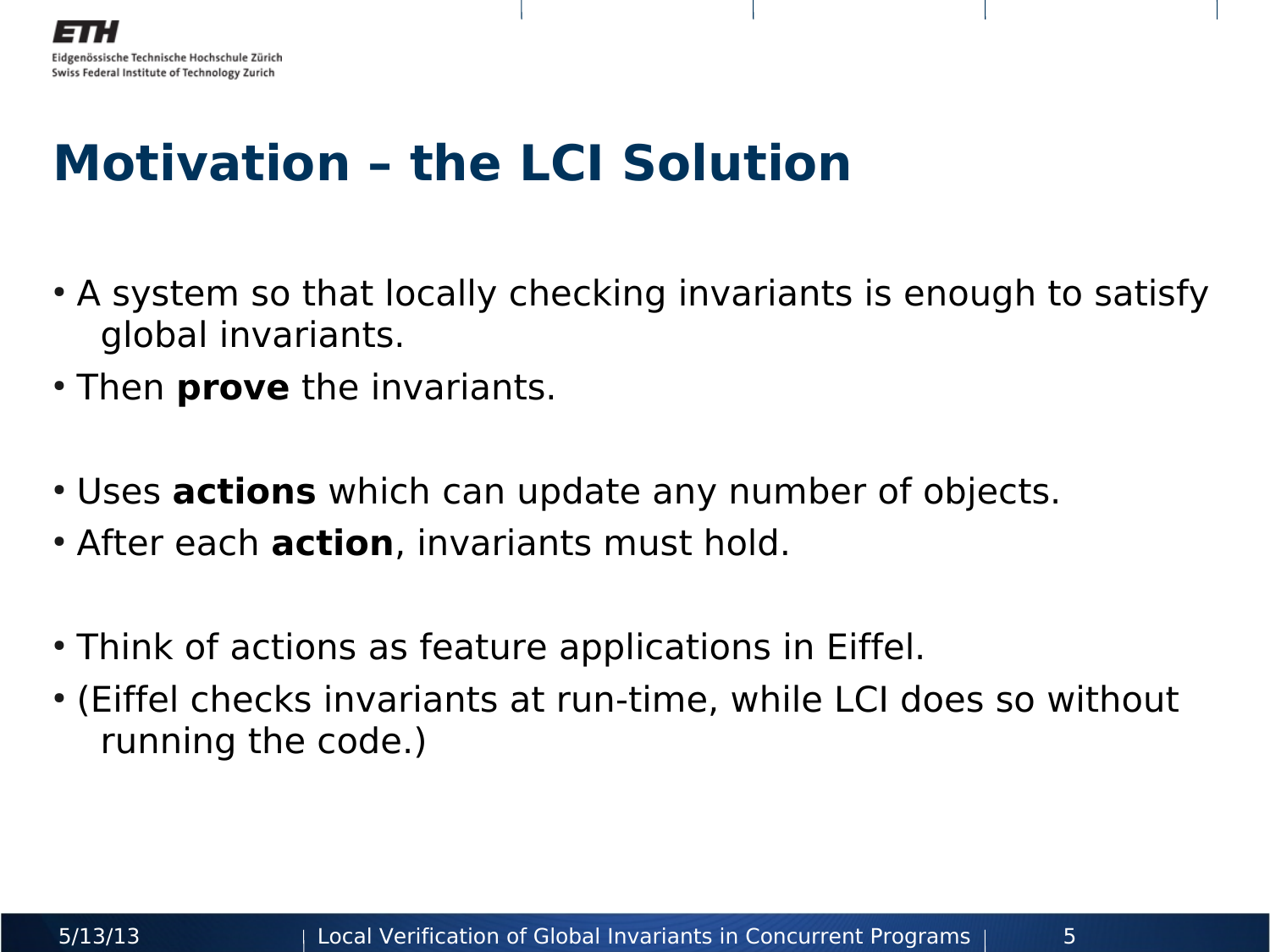#### **LCI Requirements**

• Definition of an action:

A pair of states, representing a transmission from pre- to post-state, denoted  $< h_0$ , h  $>$ 

- Actions are **safe** iff they satisfy every invariant of every object.
- Actions are **legal** iff they satisfy every invariant of every updated object.
- $\cdot$  A state is **safe** iff  $\lt$  h, h  $\gt$  is **safe**.
- Must start in a **safe** state (later dropped).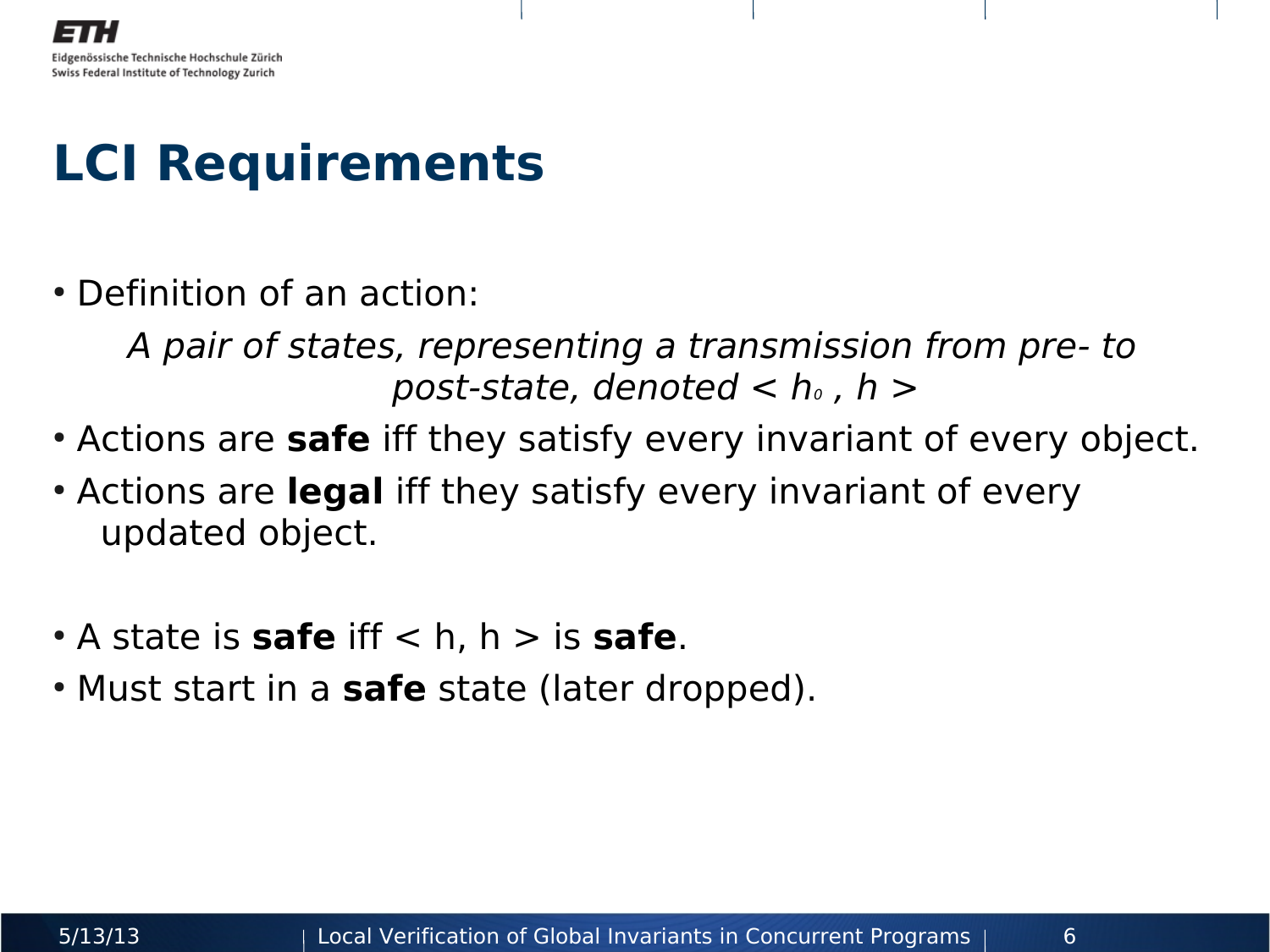#### **LCI Requirements**

- Invariants must be **reflexive**: If < h<sub>0</sub>, h > satisfies the invariant, so must  $<$  h, h  $>$
- Invariants must be **stable**: They can't be broken by **legal** actions.
- Invariants that are both **stable** and **reflexive** are called **admissible**.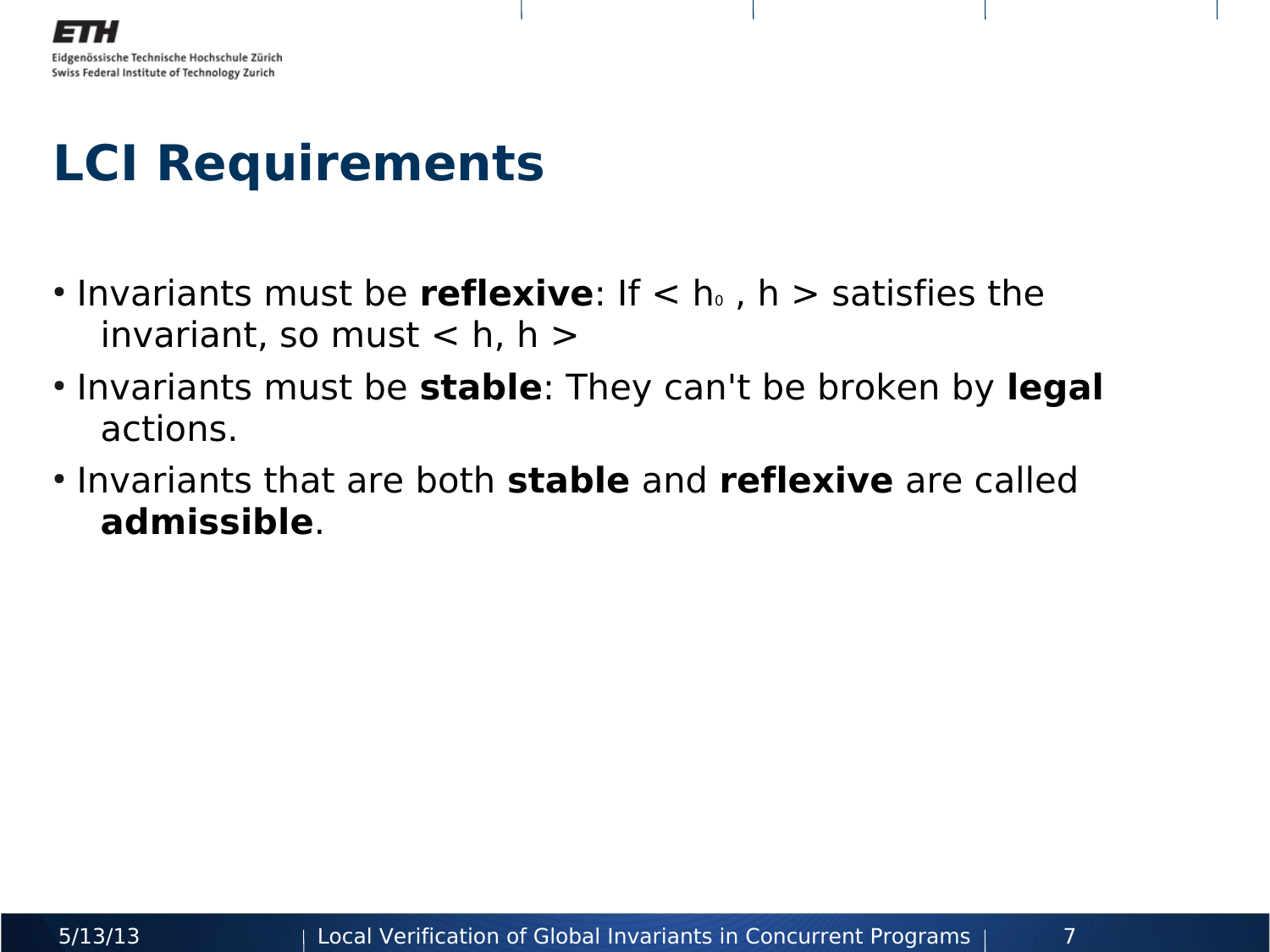## **LCI Promises**

- If all invariants are **admissible** then every **legal** action (from a **safe** pre-state) is **safe** and has a **safe** post-state.
- In short: The program is partially correct (it might not terminate)
- How is that promise achieved:
	- **Prove** admissibility of every invariant.
	- **Prove** that every action produced by the program is legal.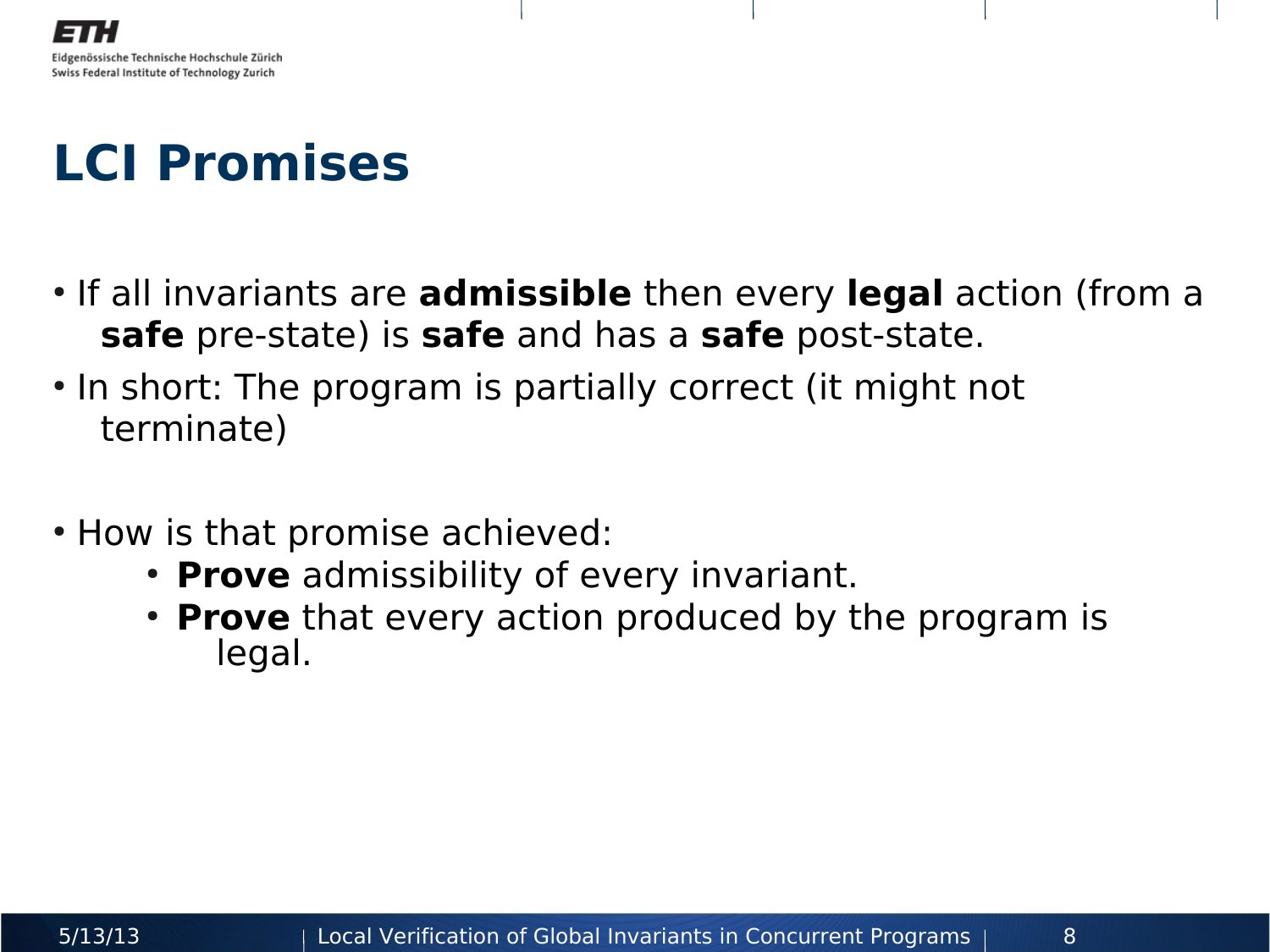## **A simple Example**

```
type Counter {
    int n;
    inv(n = old(n) ∨ 
      n = old(n) + 2}
type Low { type High {
    Counter cnt; Counter cnt;
    int floor; int ceiling;
    inv(floor ≤ cnt.n) inv(cnt.n ≤ ceiling)
} }
```
- Invariant of **High** is **not admissible**!
- A **legal** action on **Counter** cnt can break the invariant of **High**.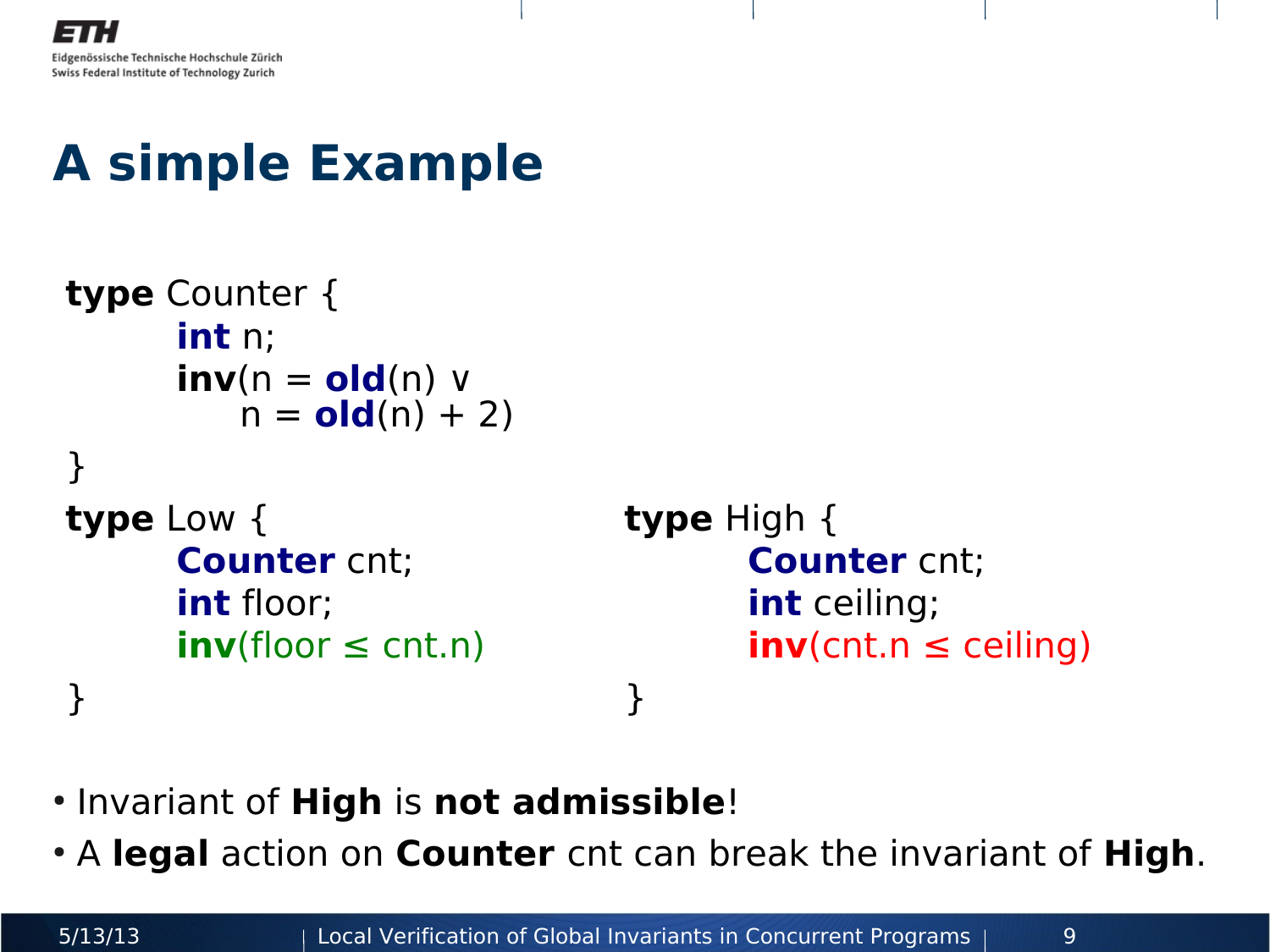#### **Definitions**

#### A condensed recap of the last few slides:

 $\colon \mathbb{Z} \to \mathbb{T}$ type fields  $\mathbb{F} \equiv \{f_0, f_1, \dots\}$  inv<sub> $\tau$ </sub> :  $\mathbb{H} \times \mathbb{H} \times \mathbb{Z} \to \mathbb{B}$  for  $\tau \in \mathbb{T}$ types  $\mathbb{T} = \{t_0, t_1, \dots\}$  inv $(h_o, h, p) \equiv inv_{\text{type}(p)}(h_o, h, p)$ integers  $\mathbb{Z} \equiv \{0, 1, -1, \dots\}$  inv<sub>1</sub> $(h, p) \equiv \text{inv}(h, h, p)$ heaps  $\mathbb{H} \equiv \mathbb{Z} \to (\mathbb{F} \to \mathbb{Z})$  legal $(h_o, h) \equiv$  safe<sub>1</sub> $(h_o) \Rightarrow \forall p. h_o[p] = h[p] \lor \mathsf{inv}(h_o, h, p)$ Booleans  $\mathbb{B} \equiv \{$ **true, false** $\}$  safe $(h_o, h) \equiv \forall p$ . inv $(h_o, h, p)$  $\mathsf{safe}_1(h) \equiv \forall p. \mathsf{inv}_1(h, p)$ stable( $\tau$ )  $\equiv \forall p, h_o, h$ . type( $p$ )  $= \tau \wedge$  safe<sub>1</sub>( $h_o$ )  $\wedge$  legal( $h_o, h$ )  $\Rightarrow$  inv<sub> $\tau$ </sub>( $h_o, h, p$ ) refl( $\tau$ )  $\equiv \forall p, h_o, h$ . type( $p$ ) =  $\tau \wedge \text{inv}_{\tau}(h_o, h, p) \Rightarrow \text{inv}_{\tau}(h, h, p)$  $adm(\tau) \equiv stable(\tau) \wedge refl(\tau)$ 

Heaps **H** map integers (i.e., addresses) to objects, which are maps from field names to integers. The invariant function  $inv(h_0, h, p)$  returns true iff the action changing the state from  $h_0$  to h satisfies the invariant of (the object referenced by) p. For simplicity, the type of an object at a given address (given by the type function) is fixed. The inv function is constructed from type-specific invariants (inv<sub> $<sub>τ</sub>$ ).</sub></sub>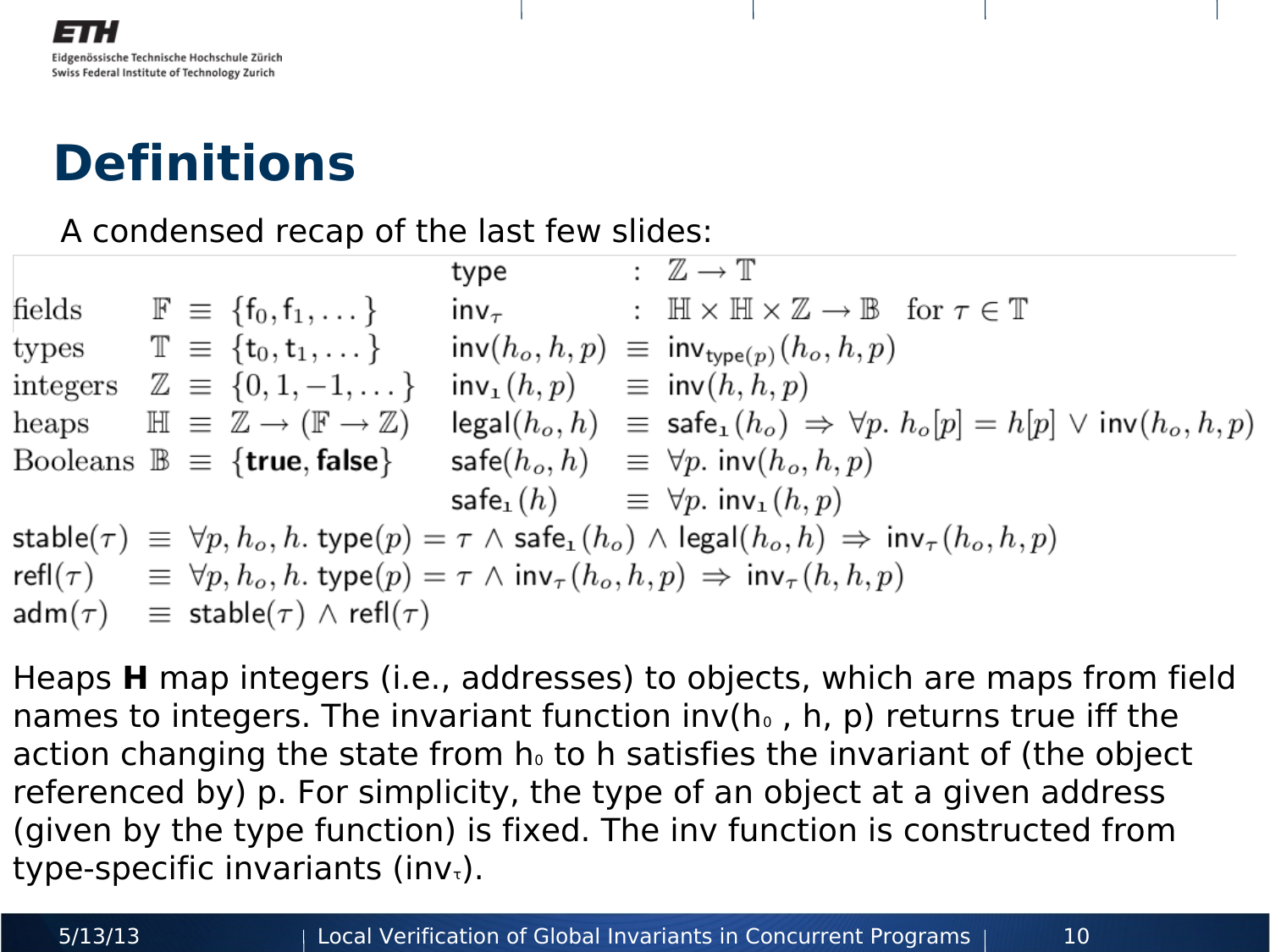#### **Lemmas and Theorems**

A condensed recap of the last few slides:

**Lemma 1.**  $(\forall \tau \cdot \text{refl}(\tau)) \Rightarrow \text{safe}(h_o, h) \Rightarrow \text{safe}_1(h)$ 

**Lemma 2.**  $(\forall \tau$  stable $(\tau)$   $\Rightarrow$   $(\text{safe}_1(h_o) \land \text{legal}(h_o, h) \Rightarrow$  safe $(h_o, h)$ 

**Theorem 1.** Let all types be admissible. Then, for a sequence of heaps  $h_0, h_1, ...$ 

 $\mathsf{safe}_1(h_0) \wedge (\forall i. \ \mathsf{legal}(h_i, h_{i+1})) \Rightarrow (\forall i. \ \mathsf{safe}_1(h_i) \wedge \mathsf{safe}(h_i, h_{i+1}))$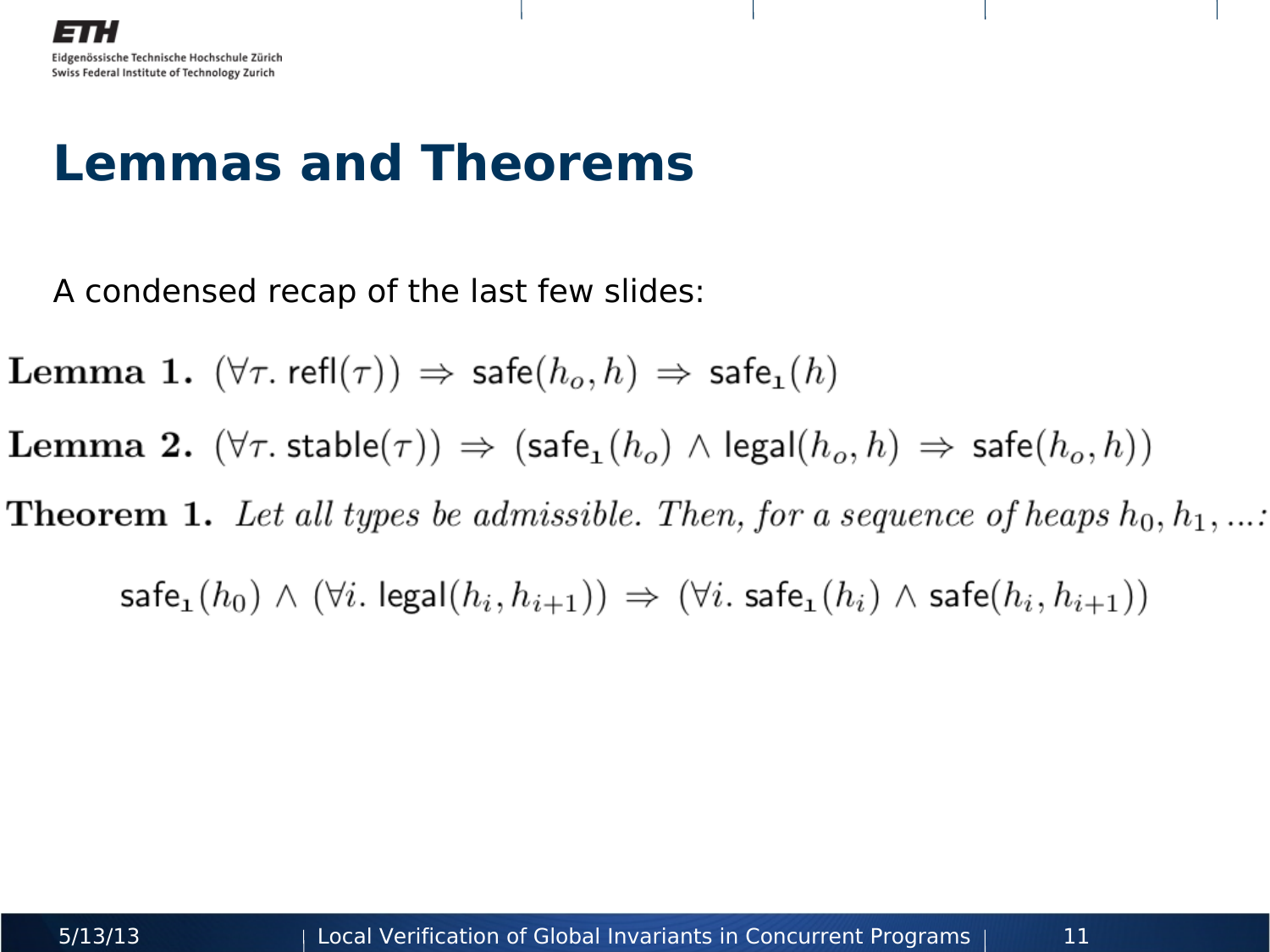#### **LCI extended – recursive Invariants**

```
type Counter2 { type High2 {
    int n; Counter2 cnt;
    Object b; int ceiling;
    inv(n = old(n) v inv(cnt.n ≤ ceiling)
       n = old(n) + 2inv(b = old(b))inv(n = old(n) \mathsf{v} inv(b))
} }
```
- Invariant of **High2** is now admissible!
- An action on **Counter2** must fulfill the invariant of **Counter2** and as such also the invariant of **High2**.
- When checking invariant admissibility use fixpoint iteration.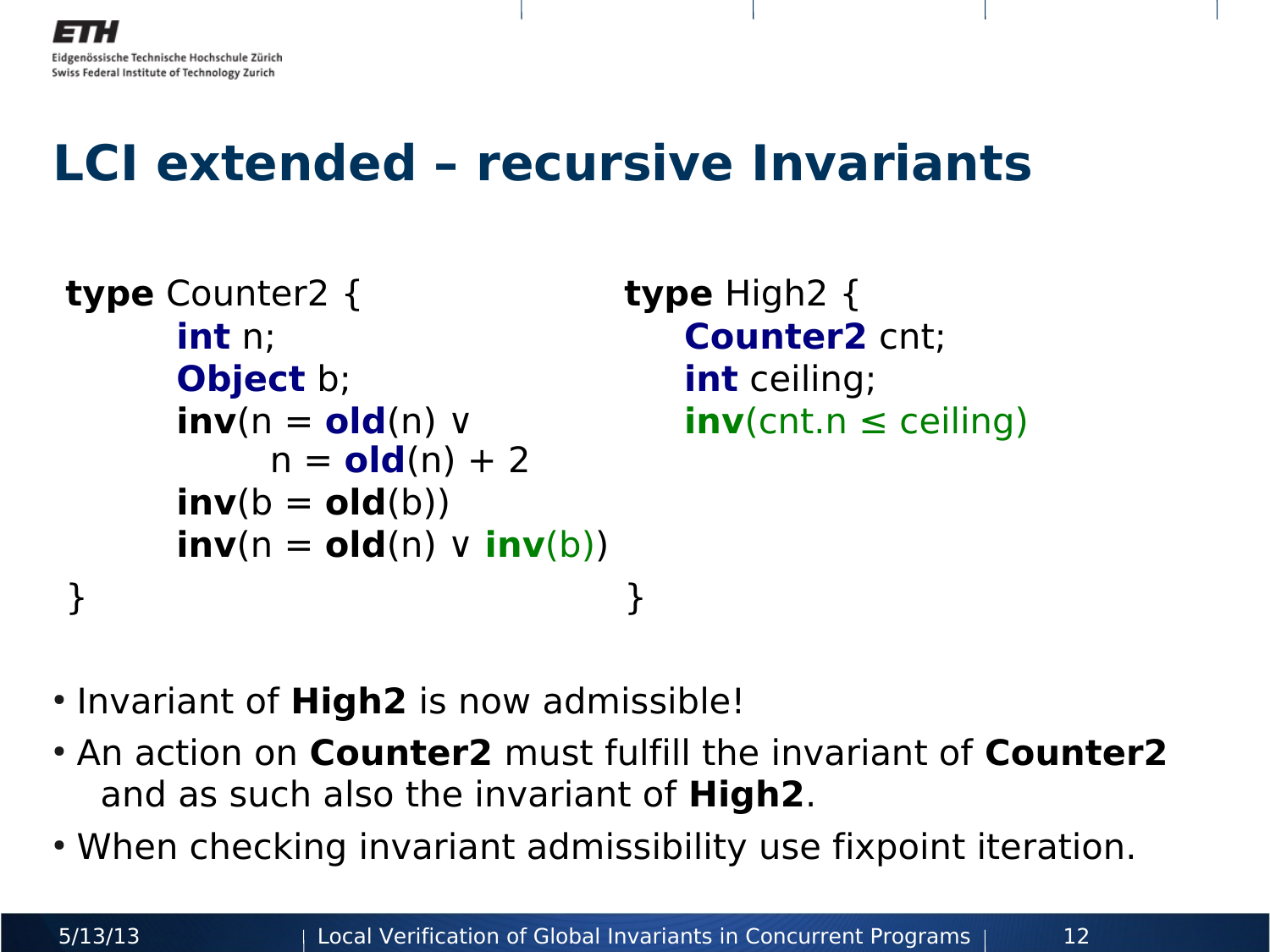#### **LCI extended – Ghost State**

- Ghost code can be removed without affecting functionality.
- Every instance of a user-defined object gets a ghost OwnerCtrl object attached.
- Problem: The initial state must be safe, but objects being created or destroyed might not satisfy this.
- Solution: Introduce ghost bool valid as a field for every object. **Valid** implies invariant. **Valid** is initially false. Set **valid** to true after creation, set it to false before destruction.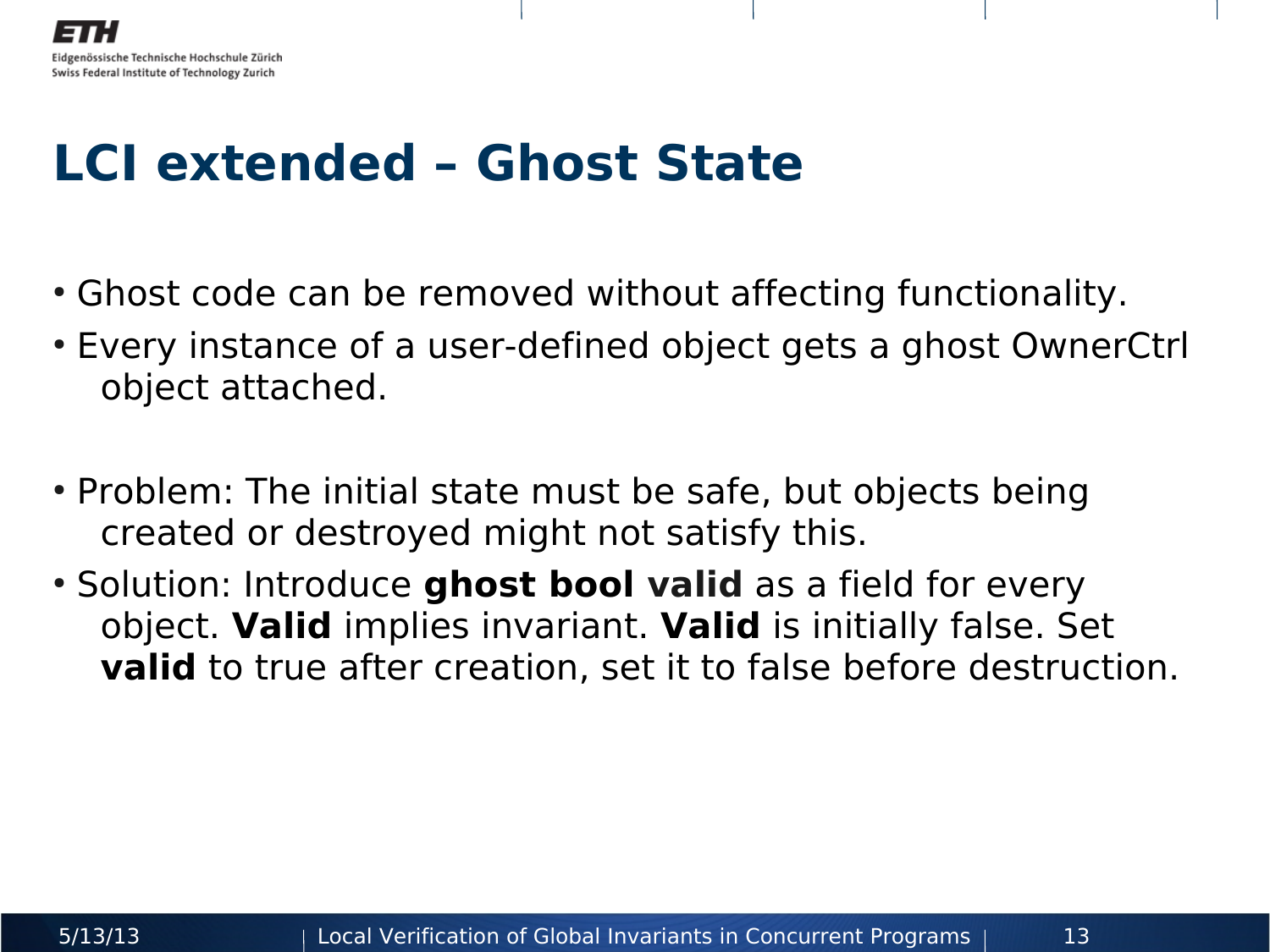#### Eidgenössische Technische Hochschule Zürich Swiss Federal Institute of Technology Zurich

#### **LCI extended – Ghost State**

- Problem: An object is shared, what if someone destroys it?
- Solution: Ownership. Every object must have a unique owner. Transfer of ownership is possible, but requires an invariant check of both the old and the new owner.
- Problem: Ownership does not allow an object to be shared.
- Solution: Handles. Multiple clients can have handles on an object, and the handle's invariant guarantees the object's validity. The object owner keeps track of the handles, and can for example implement a simple read-write lock with a single **ghost int**.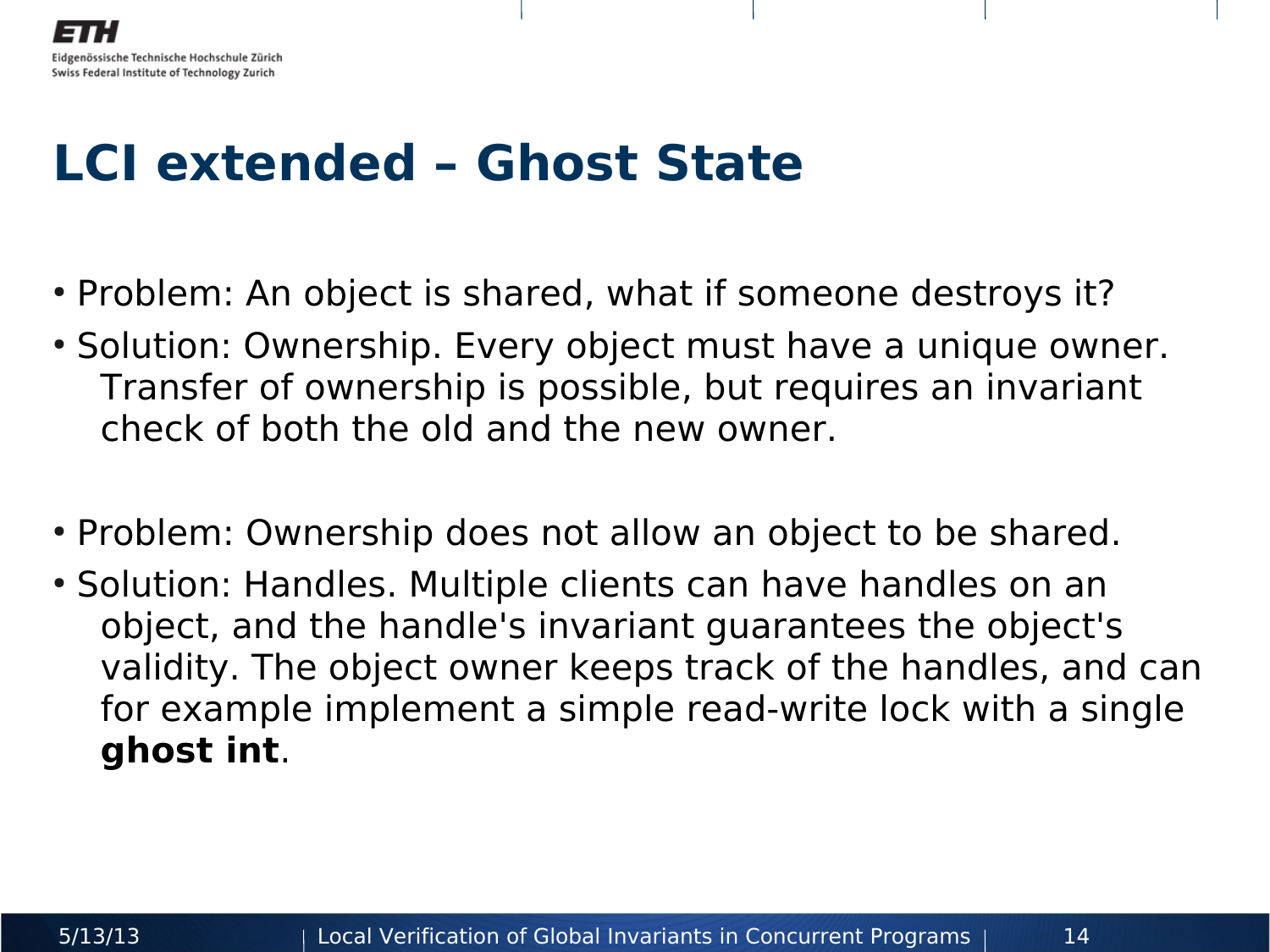#### **LCI extended – Definitions**

A condensed recap of the last few slides:

| $1\,$          | type $\tau \{$                                                      | 16 | <b>ghost type</b> OwnerCtrl {                            |
|----------------|---------------------------------------------------------------------|----|----------------------------------------------------------|
| 2              | ${\cal F}$                                                          | 17 | object owner, subject;                                   |
| 3              |                                                                     | 18 | inv(unchg(subject))                                      |
| 4              | // Validity, Sect. $4.1$                                            | 19 | $inv($ unchg $($ owner $)$ $\vee$ inv $($ owner $))$     |
| 5              | ghost bool valid;                                                   | 20 | $inv($ unchg $($ owner $) \vee inv($ old $($ owner $)))$ |
| 6              | $inv((old(valid) \vee valid) \Rightarrow \psi)$                     | 21 | $inv($ unchg $(s$ ubject.valid $) \vee inv($ owner $))$  |
| $\overline{7}$ |                                                                     | 22 | $inv(type(owner) = Thread \vee subject.valid)$           |
| 8              | // Ownership, Sect. 4.2                                             | 23 | $inv(subject. ctrl = this)$                              |
| 9              | ghost OwnerCtrl ctrl;                                               | 24 | // Handles, Sect. $4.3$                                  |
| 10             | inv(unchg(ctr))                                                     | 25 | $set$ $\lt$ Handle $>$ handles;                          |
| 11             | $inv(\text{ctrl}.\text{subject} = \text{this})$                     | 26 | $inv(unchg(handles) \vee inv(owner))$                    |
| 12             | $inv(unchg(valid) \vee inv(ctr))$                                   | 27 | $inv(\forall$ (Handle h;                                 |
| 13             | // for every $f \in \mathcal{F}$                                    | 28 | $h \in old(handles) \wedge h \notin handles$             |
| 14             | $inv(\neg$ valid $\Rightarrow$                                      | 29 | $\Rightarrow \neg h.\mathsf{valid}$ )                    |
| 15             | $\mathsf{unchg}(f) \lor \mathsf{inv}(\mathsf{ctrl}.\mathsf{owner})$ | 30 | $inv$ (handles = {} $\vee$ subject. valid)               |
| 16             |                                                                     | 31 |                                                          |
|                |                                                                     |    |                                                          |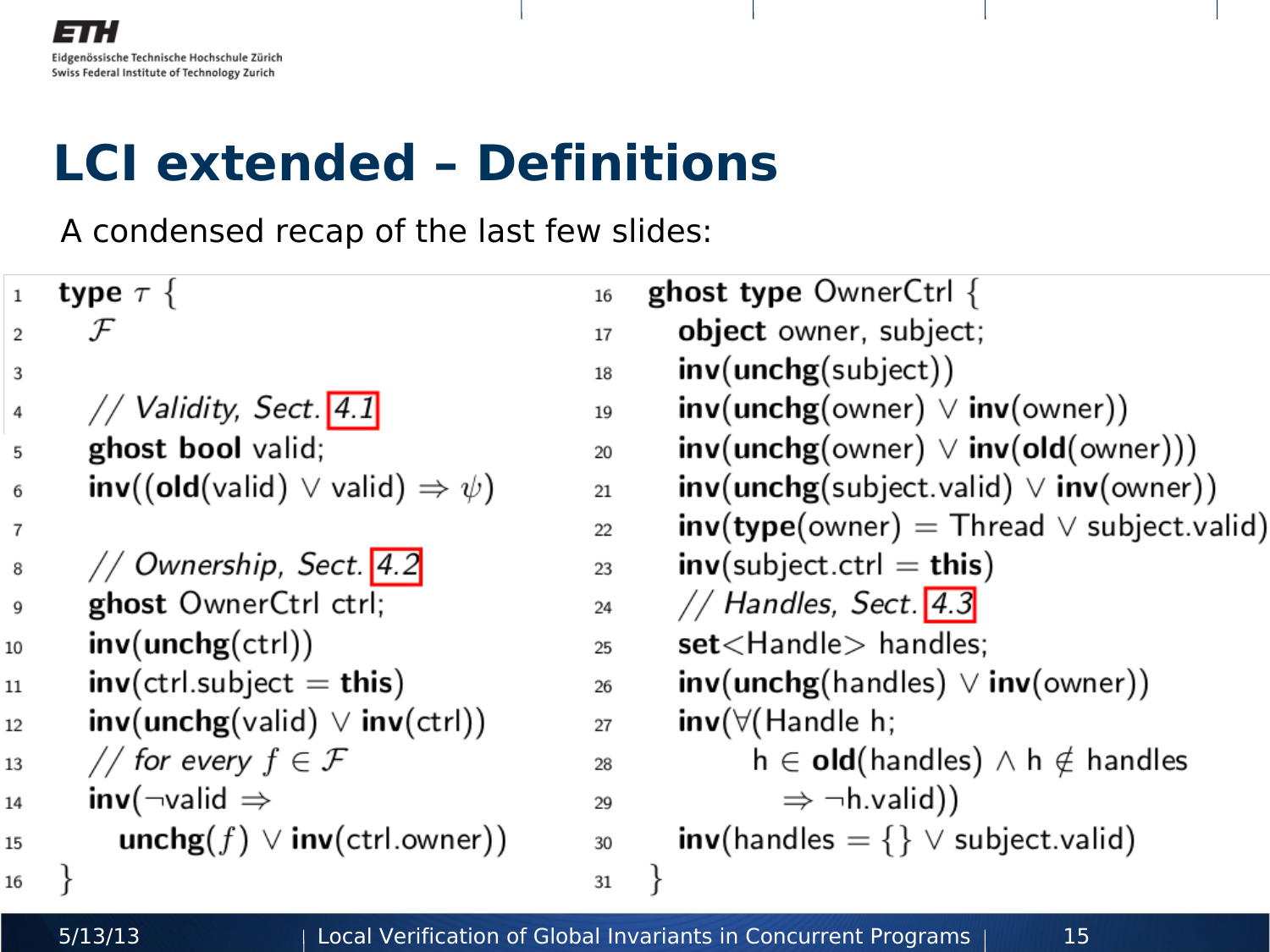#### **LCI extended – Lock Example**

```
type Lock \{bool locked:
  ghost object rsc;
  inv(unchg(rsc))inv(\neg locked \Rightarrowrsc.ctrl.owner = this)
ghost type Handle \{object obj;
  inv(unchg(obj) \wedge this in obj. ctrl.handles \wedge obj. valid)\}
```

```
void Acquire(Lock I, ghost Handle h)
  requires(h.ctrl.owner = me \wedge h.valid \wedge h.obj = l)
  ensures(l.rsc.ctrl.owner = me)
  \mathbf{do} ( prev := l.locked;
        if (\negprev) {
            l.\nvertlocked := true:
            ghost { l.rsc.ctrl.owner := me; } } \ranglewhile (\text{prev});
```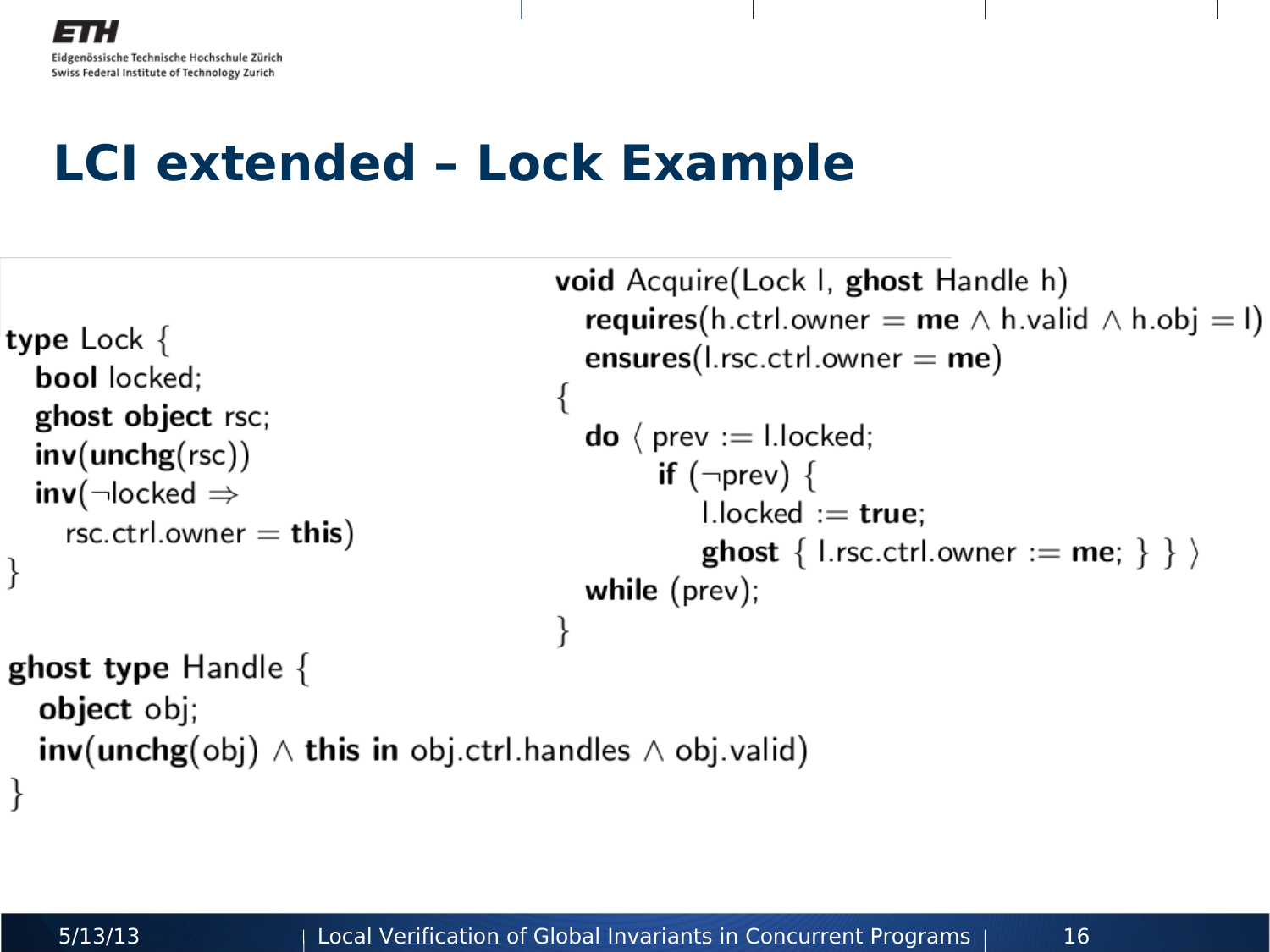## **LCI in depth – Verify Procedure**

- Definition of a procedure: Some actions chained together, where one can assume that no other thread will interfere with the current object(s).
- **void** incr ( **Counter** c) {

```
< a := c.n; >// Someone could change c.n, so we get a \leq c.n< if c.n = a then c.n := a + 2 end >
   // Now we know a < c.n
```
• Okay for humans, but sadly the verifier has problems with this.

}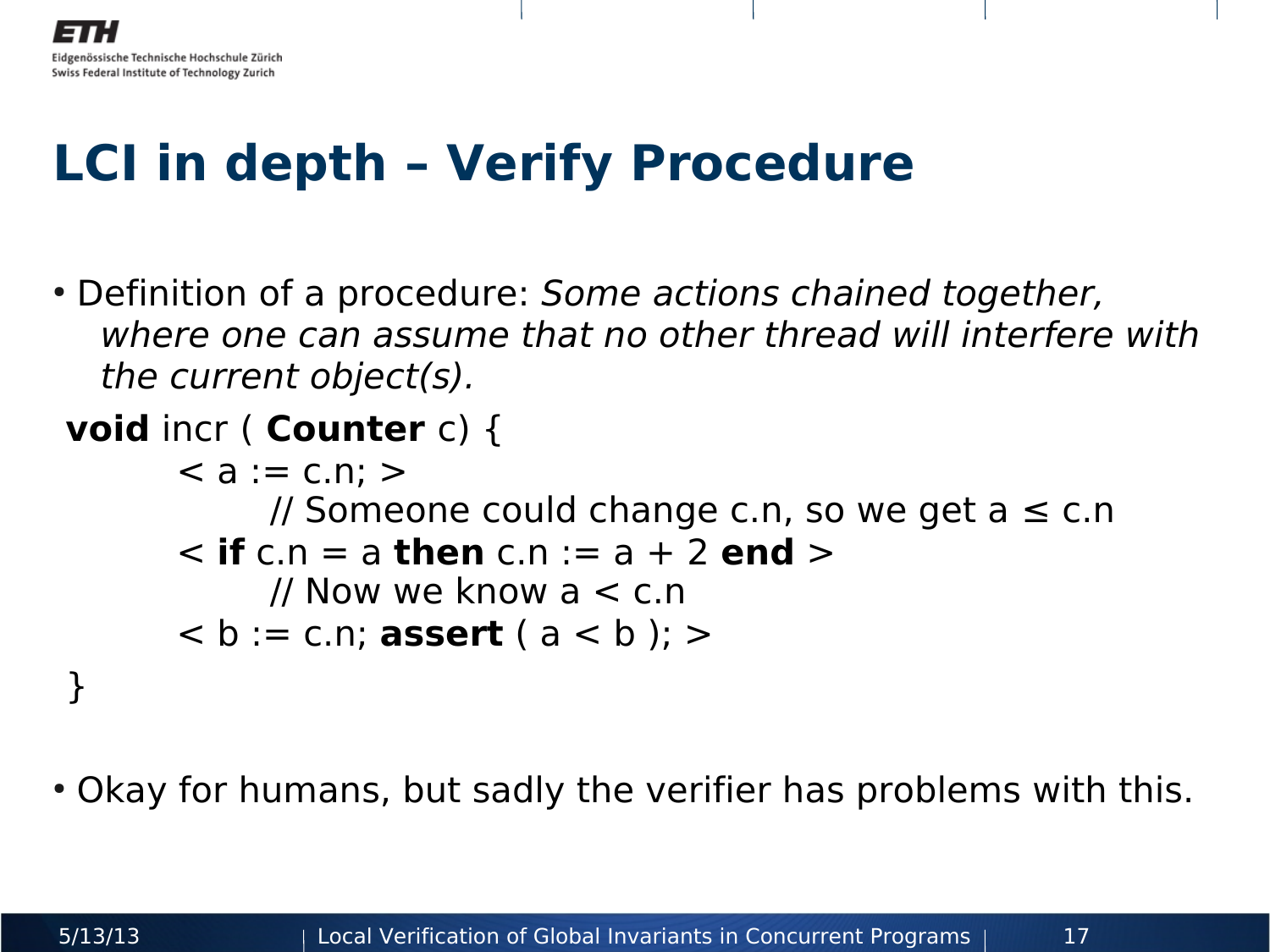#### **LCI in depth – Claims**

- Definition of thread-local data: A field o.f is thread-local iff the current thread can prevent any other thread from changing it.
- Definition of a claim: Claims are objects with invariant v. The stability of v implies a lemma.
- Claims are always ghost, and only used for verification.
- The verification if incr() relied on a lemma that  $a \leq c.n$  is preserved by legal actions – this needs a claim.
- Together, thread-local data and claims allow verification.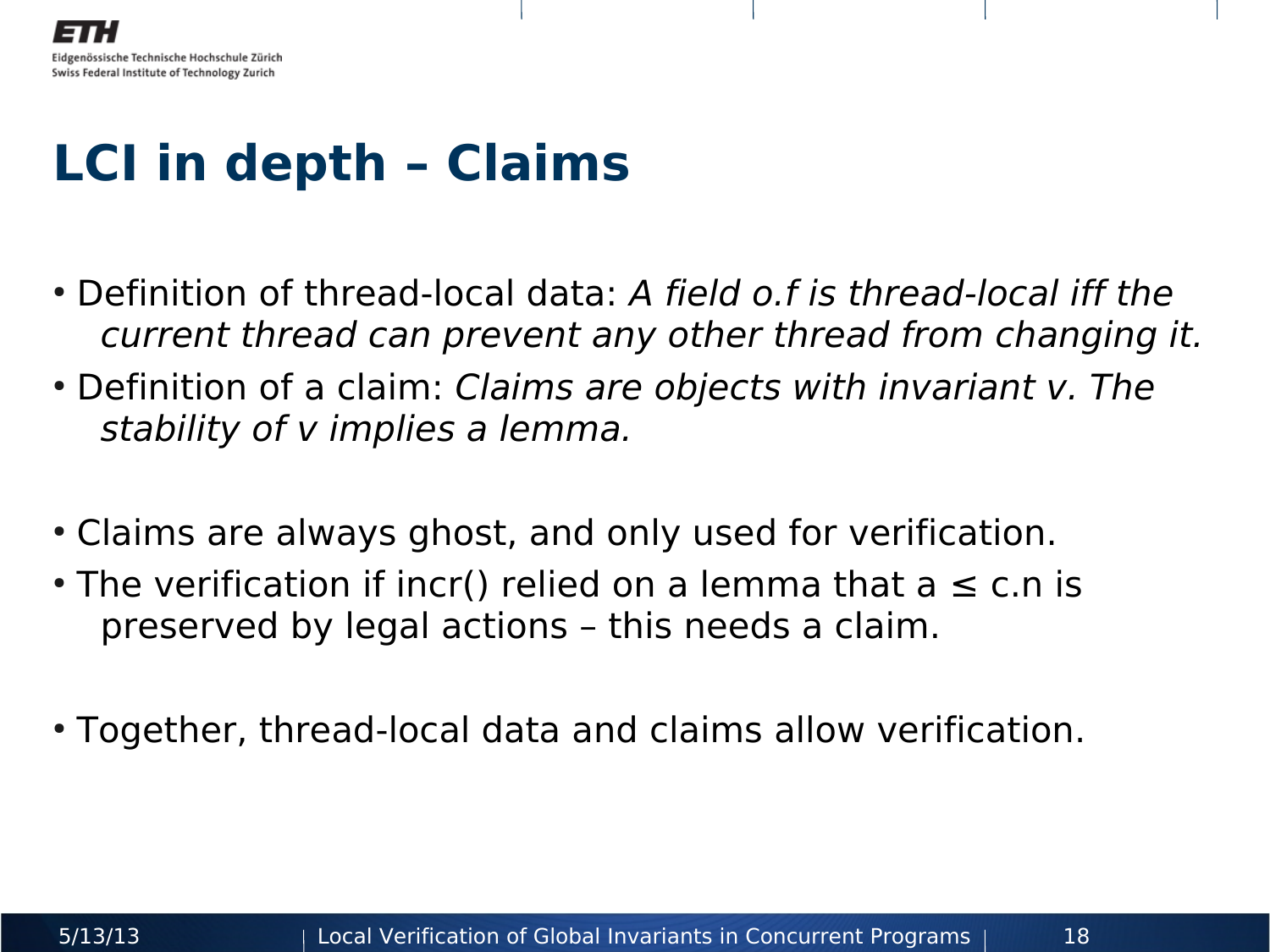### **LCI in depth – Verify Procedure**

```
type Low2 {
      Counter cnt;
      int floor;
      inv(floor \leq cnt.n)
      ghost Handle cntH;
      inv(cntH.ctrl.owner = this \Lambda cntH.obj = cnt)
      inv((unchg(floor) ∧ unchg(cntH) ∧ unchg(cnt)) ∨ 
        inv(ctrl.owner))
```
}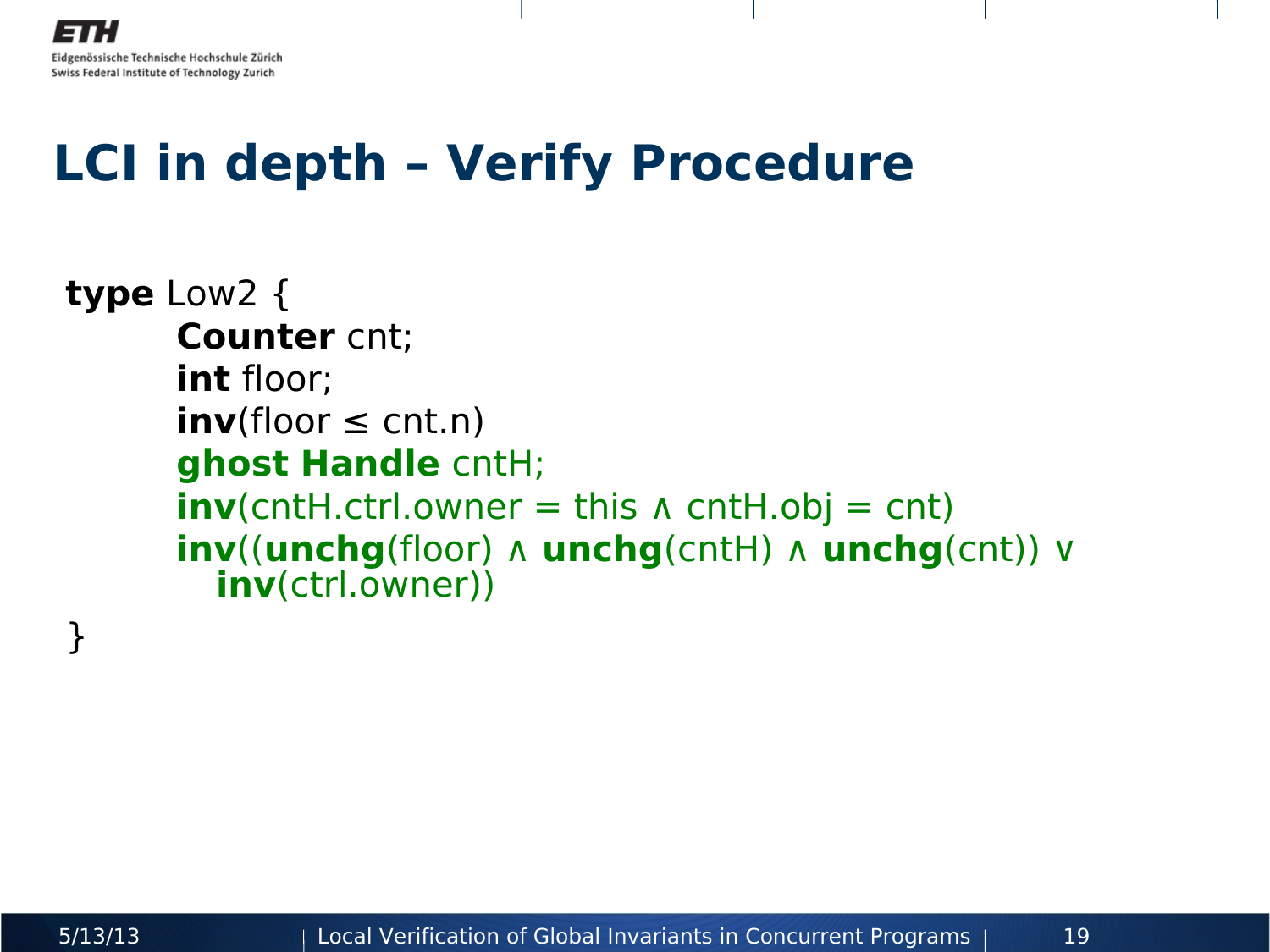# **LCI in depth – Verify Procedure**

**void** incr(**Counter** c, **ghost Handle** h, **ghost Low2** cl) **requires**(h.obj = c  $\Lambda$  h.ctrl.owner = **me**  $\Lambda$  h.valid) **requires**(¬cl.valid ∧ cl.ctrl.owner = **me**)

 $\le a := c.n$ ; **ghost** { cl.cnt = c; cl.cntH = h; h.ctrl.owner := cl; cl.floor := a; cl.valid := **true**; } >

// The ghost command essentially sets up cl.

- $\le$  **if** (c.n = a) **then** c.n := a + 2; **end ghost** { cl.floor := a + 1; }  $\geq$
- // The ghost command is legal. If  $c.n = a$  then  $a+2$  is the new floor, otherwise cl's invariant holds with  $a \leq c.n$  before the action. Thus, a+1 is a valid new lower bound.

```
\langle b := c.n; assert(a \langle b); \rangle
```
}

{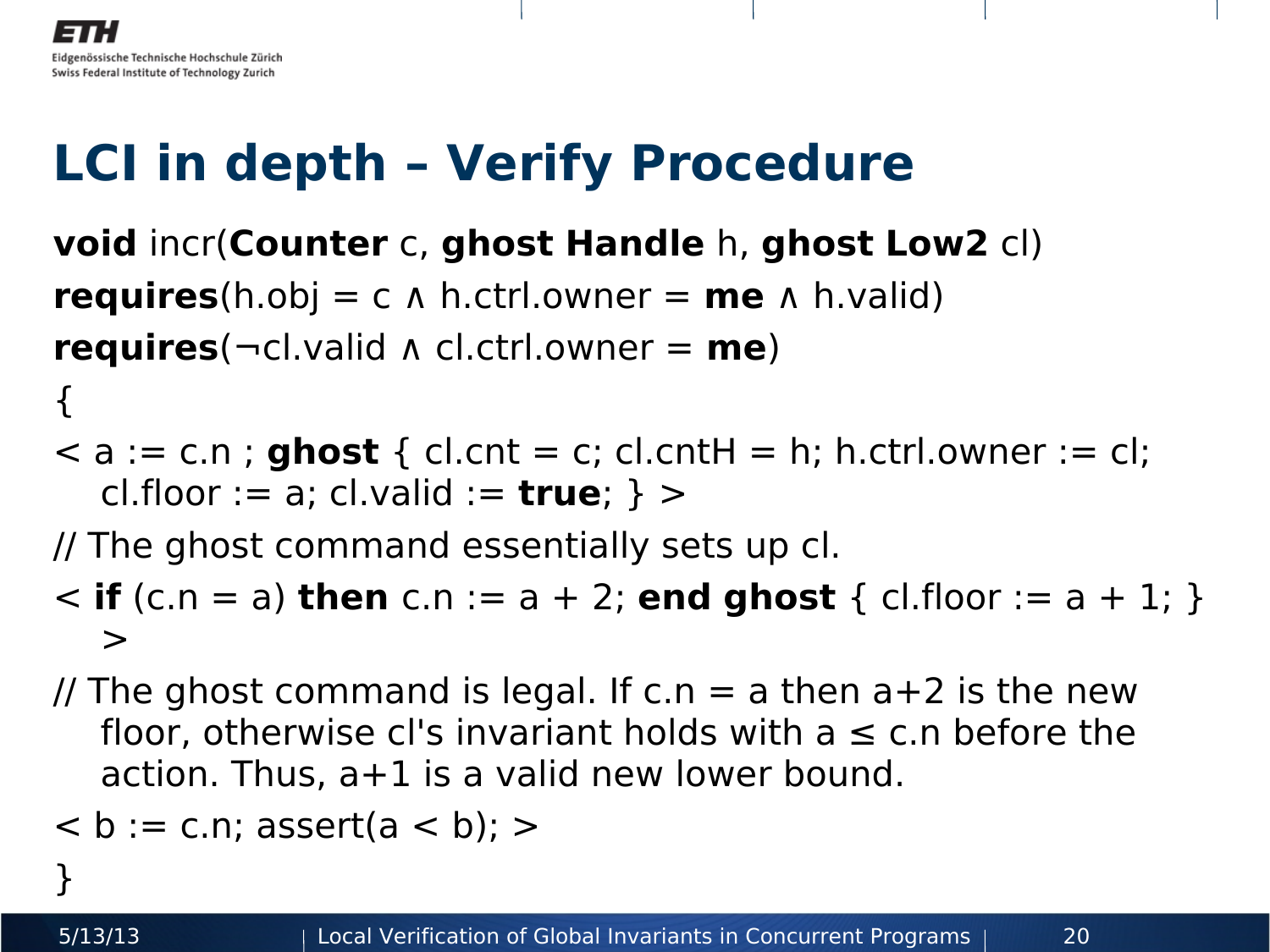## **Conclusion – what LCI achieved**

- Formulated an admissibility condition for invariants, which permits the local checking of global invariants.
- Guide to transform common invariants to admissible invariants (using ghost state, etc.).
- The introduction of claims, which are often necessary to verify concurrent algorithms.

|               | $\left \# \right $ of checks min $\max$ avg   median |  |                            |
|---------------|------------------------------------------------------|--|----------------------------|
| admissibility | 152                                                  |  | $ 0.5s $ 50s   15s   13.6s |
| functions     | 367                                                  |  | $ 0.4s 2581s 50.5s $ 12.8s |

#### Verification of the Hyper-V sources

Eidgenössische Technische Hochschule Zürich Swiss Federal Institute of Technology Zurich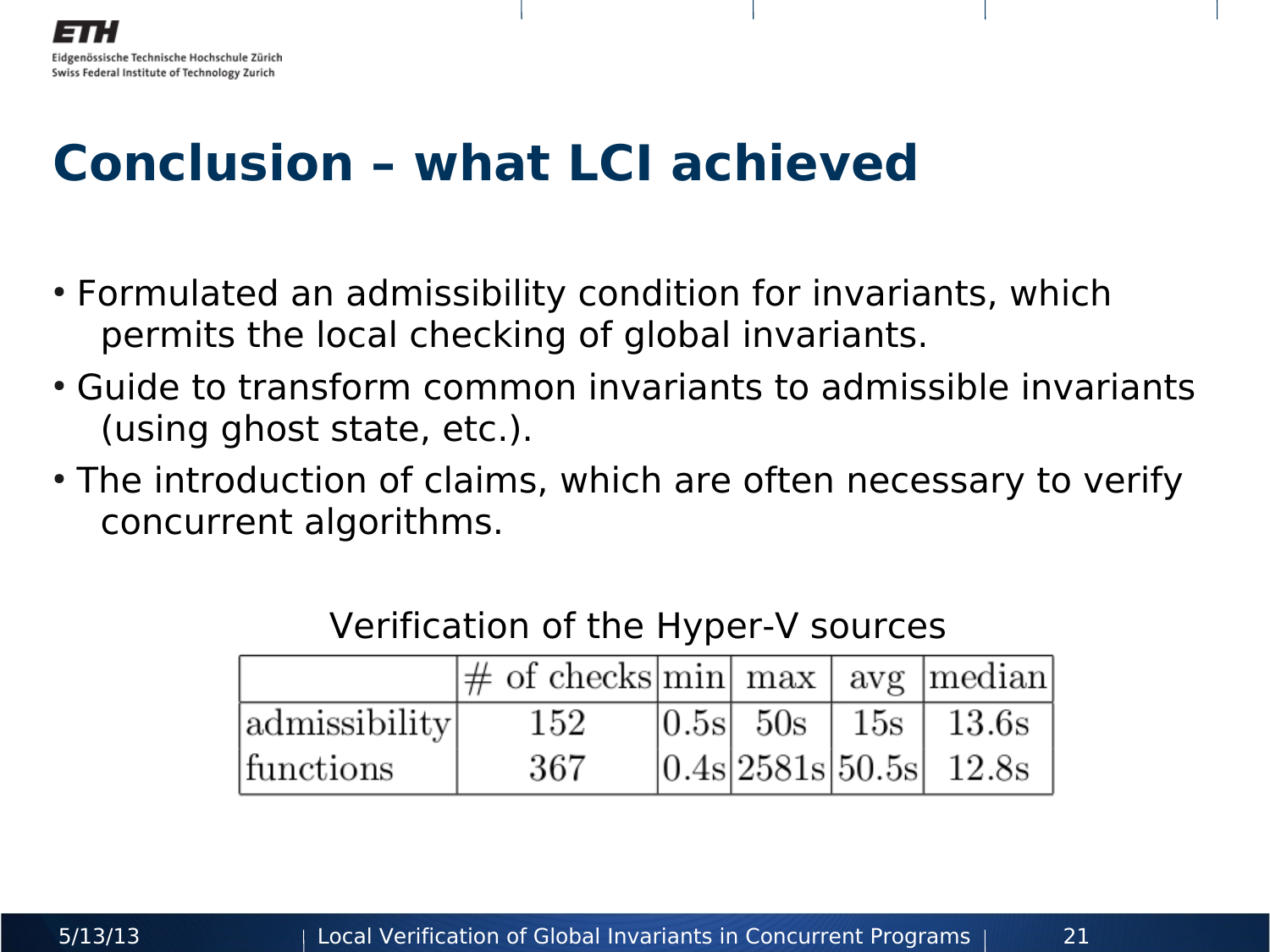#### Eidgenössische Technische Hochschule Zürich Swiss Federal Institute of Technology Zurich

#### **Conclusion – Problems remaining**

- High overhead: LCI was incorporated into VCC, then used on Hyper-V. After 2 years, one third of the 100k lines were annotated.
	- Assuming only one person working on it, working 235 days a year, this translates to **72 LOC annotated a day**.
- Since LCI is only available as part of VCC, and VCC uses a different syntax, trying it out is somewhat more complicated.
- Link: http://rise4fun.com/vcc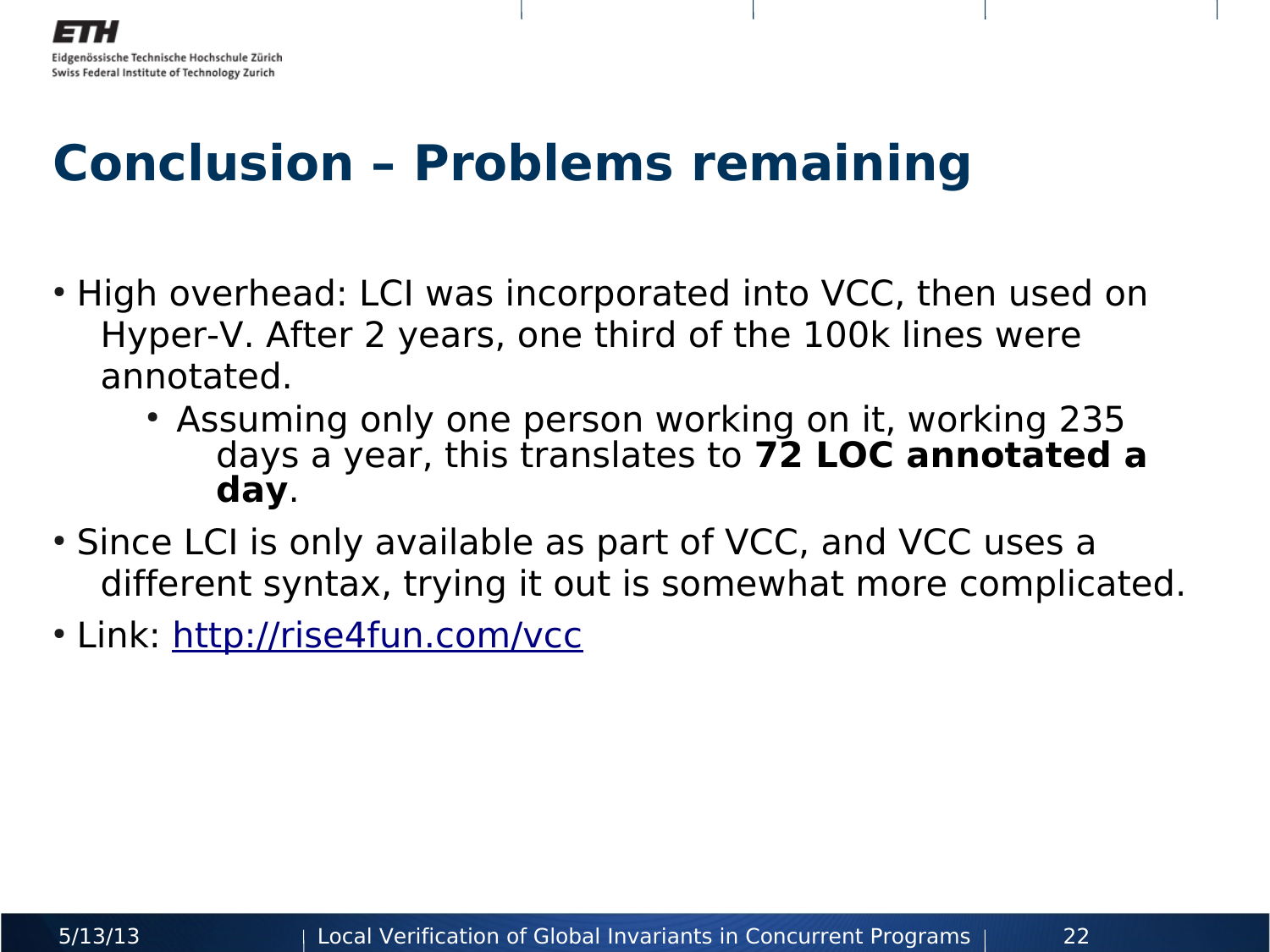#### **Questions**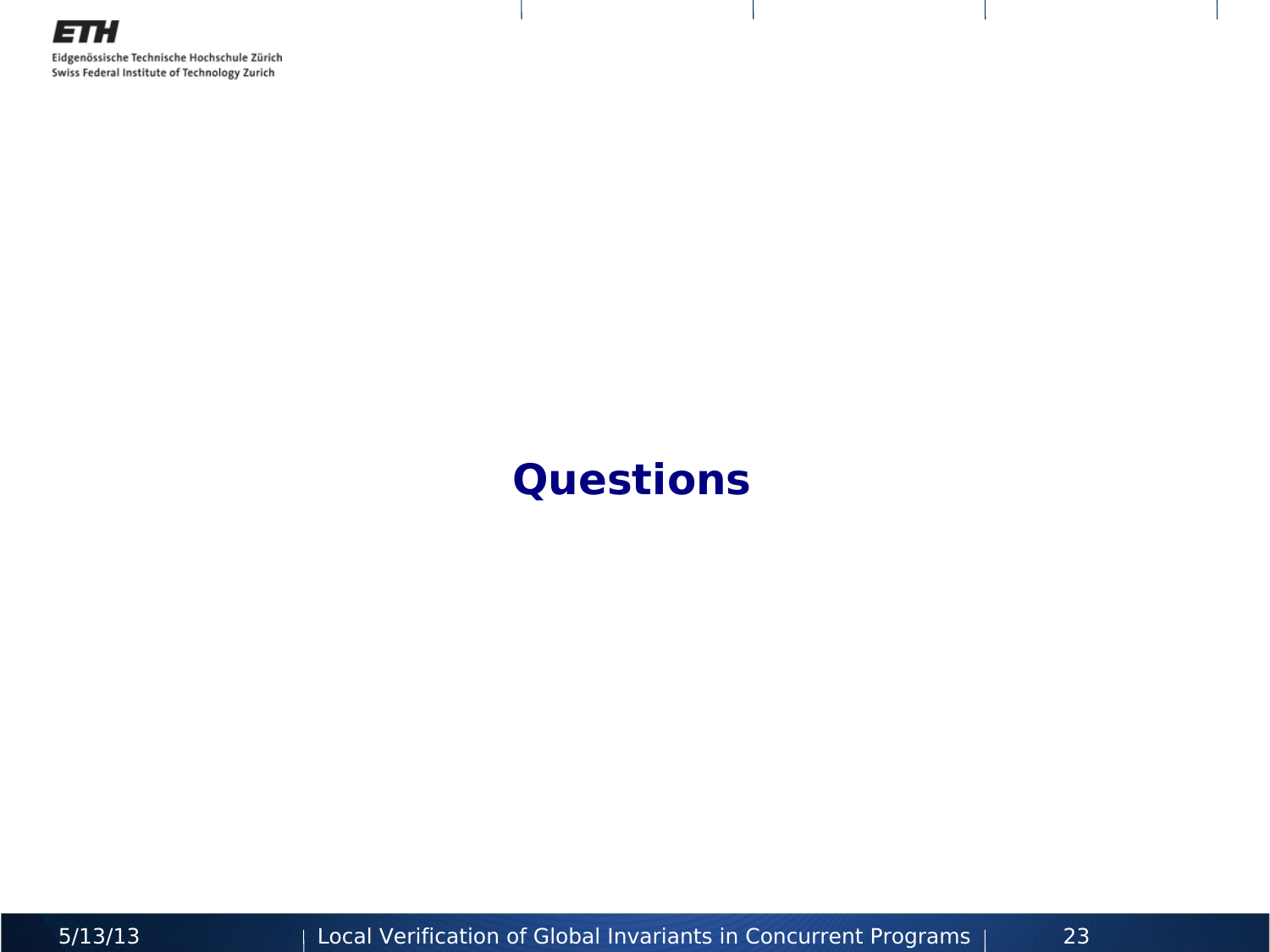#### **Backup – Benefits of LCI vs. other Methodologies**

- Since the methodology is modular, it allows verification of software pieces, and does not require complete annotation of the code.
- In this special case, verification only requires to check the used objects (which scales nicely, btw).
- The methodology is also very general, and thus flexible. It allows other methodologies to be built upon itself.
- For concurrency, the flexibility is even more essential, since it allows verification of fine-grained algorithms, that might not be possible (or very hard) in different methodologies.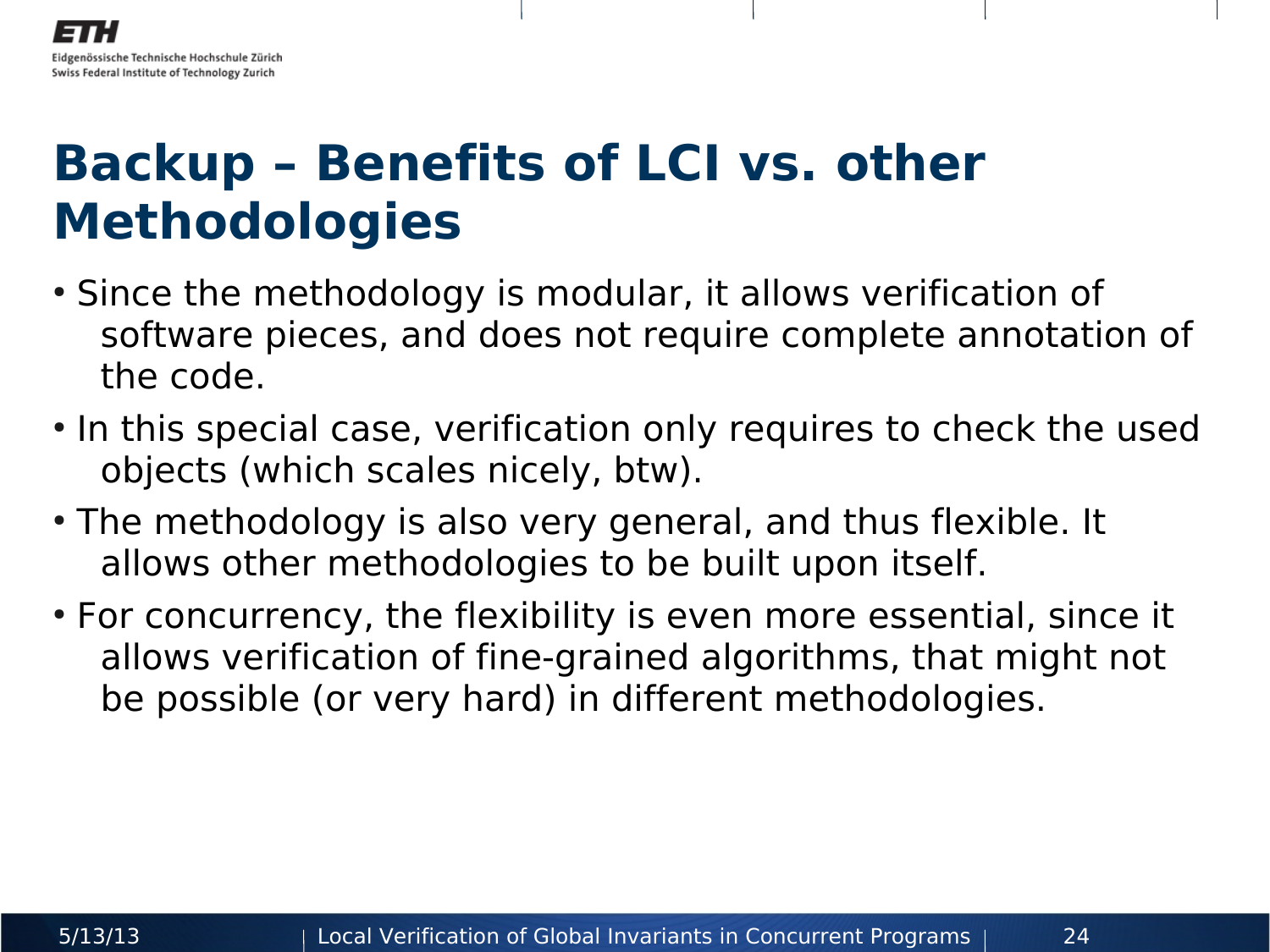### **Backup – Verify Admissibility (Requirements Recap)**

- Invariants must be **reflexive**: If < h<sub>0</sub>, h > satisfies the invariant, so must  $<$  h, h  $>$
- Invariants must be **stable**: They can't be broken by **legal** actions.
- Invariants that are both **stable** and **reflexive** are called **admissible**.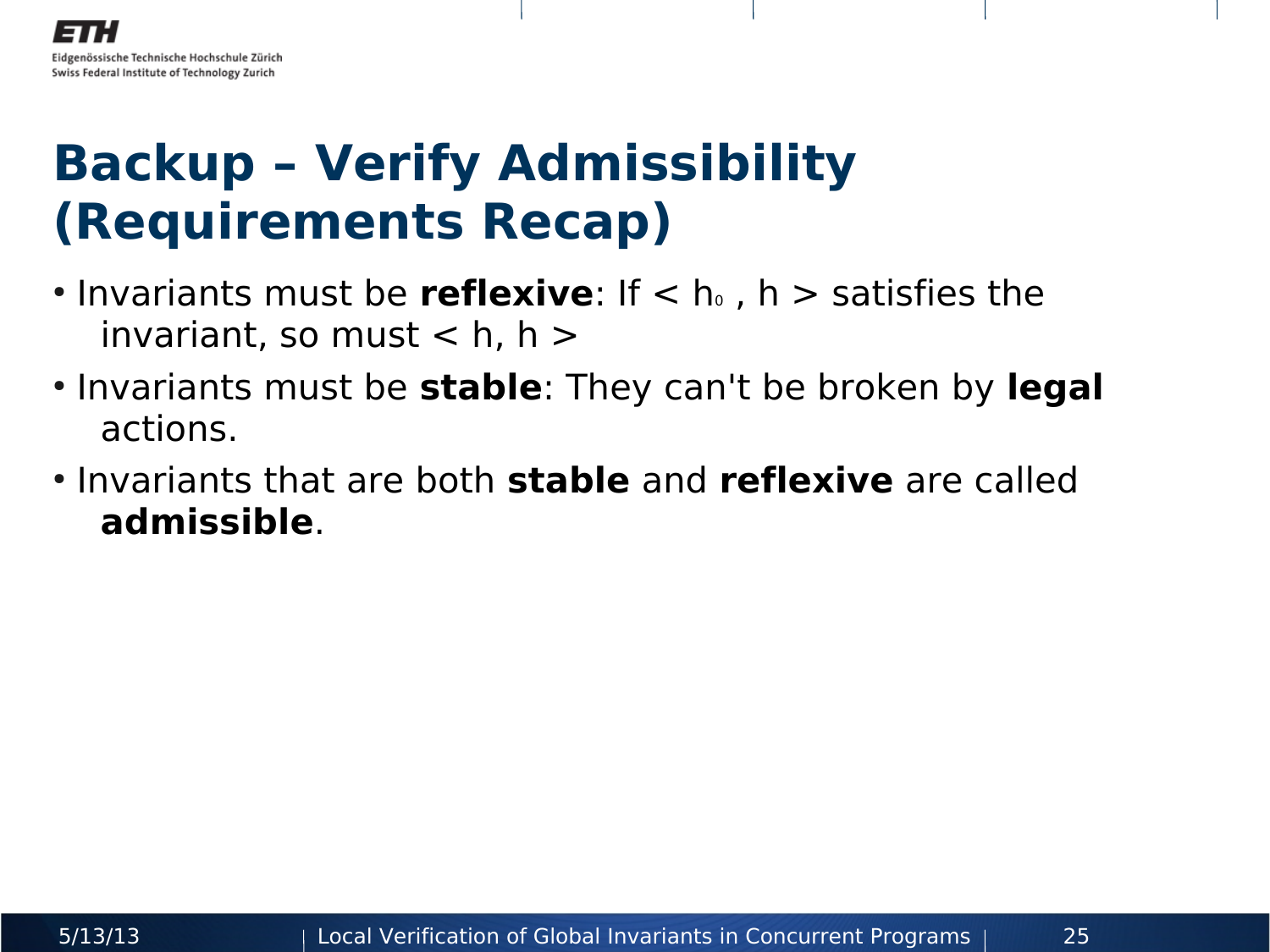### **Backup – Verify Admissibility Stability for Invariant of Low**

**forall** h1, h2: **heap**, o: **Low** :: (h2[o, floor] <= h2[h2[o, cnt], n] **||** // either a legal update of o h2[h2[o, cnt], n] == h1[h2[o, cnt], n] **||** h2[h2[o, cnt], n] == h1[h2[o, cnt], n] + 2 **||** // or a legal update of o.cnt  $(h1[o, cnt] == h2[o.cnt] & \& h2[h2[o, cnt], n] == h1[h2[o, cnt],$ n]) // or an update to another object **==>** h2[o, floor] <= h2[h2[o, cnt], n] // the invariant is preserved